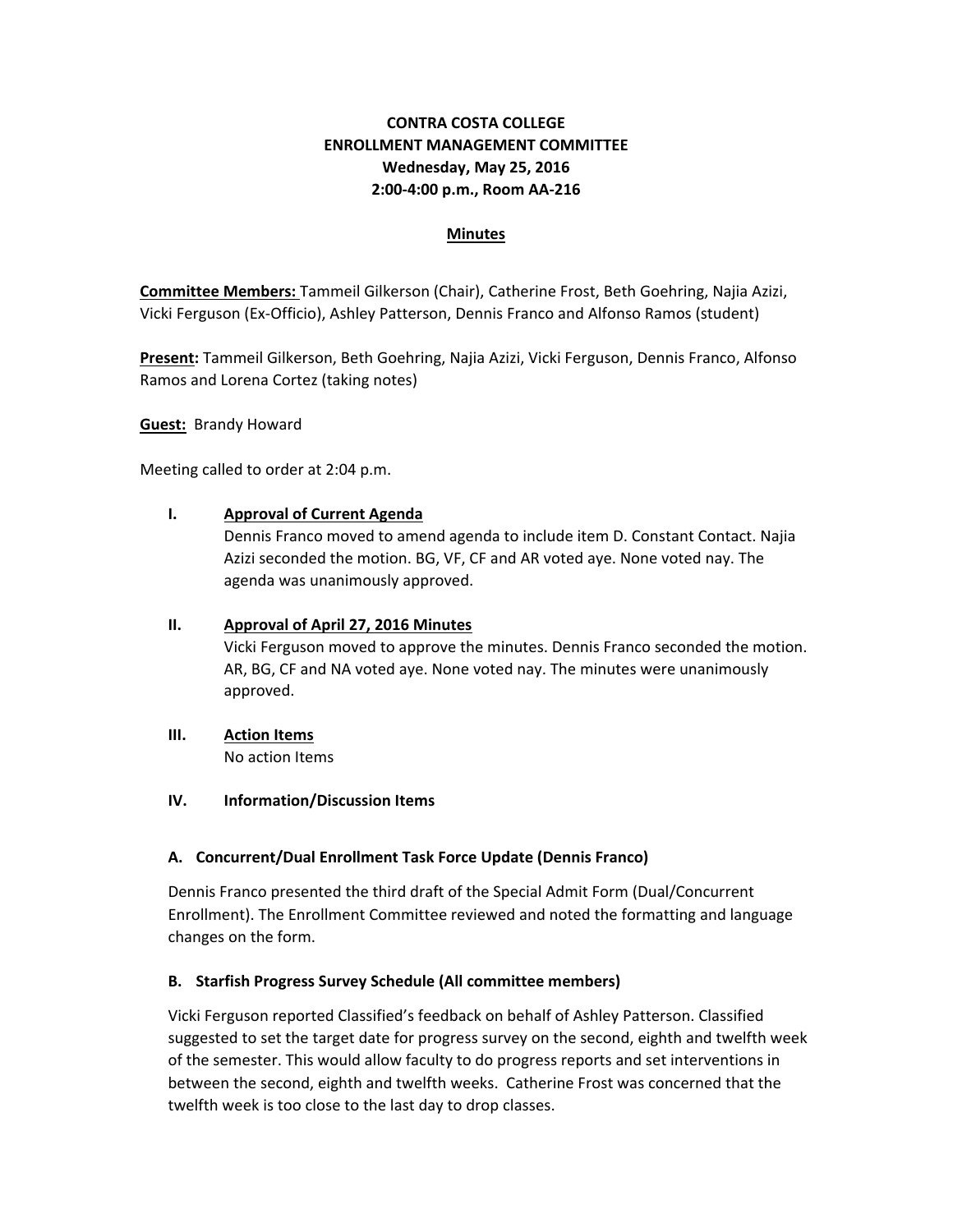Beth Goehring reported faculty's feedback for the target date for progress survey. Faculty recommends the fifth and tenth week of the semester to allow enough time for intervention

Based on the on the feedback from the constituencies. The Enrollment Committee came to a consensus to set the progress survey schedule at the second, fifth and tenth week of the semester. The schedule will be piloted in fall 2016.

Beth Goehring had more feedback from faculty about what they would like Starfish to do: counseling, family counseling, therapy, recognition of success, housing and food information, bus passes, closing the loop, issuing money on time for student to buy books. Per Vicki, Starfish will set steps or goals for student to complete, the Kudos tool will give recognition to students for doing good work/completing tasks and it closes the loop to let faculty know the status of the student.

Tammeil Gilkerson clarified that Starfish is a conduit for communication to route the student to the proper person/department as opposed to Starfish being able to do work. Part of the equity plan is to provide support to the students. This has made it possible to hire a new retention specialist that will meet with face to face and follow up with students to make sure they receive the resources needed to succeed.

Additionally, Contra Costa College has partnered with John F. Kennedy University to bring mental health services to students. Beginning this summer, there will be three mental health services interns (graduate level) on campus three days a week. The college will have an array of counseling services: student assistance program (SAP), general counselors/personal counselors and mental health services counselors. As faculty members use Starfish to raise flags on students they are concerned about, the student is routed to the point of contact, Vicki Ferguson. The student then is referred via Starfish to the appropriate person and/or service and will be assigned a point of contact who will follow up with the student to set up the appointment. The mental health services is short term counseling, five to eight sessions. The counselors will be housed in the Student and Administration Building to give them a more private setting.

Dennis Franco added to conversation that there is work being done to create a webpage that will list countywide resources like housing for students.

#### **C. Website Update (Tammeil Gilkerson/Brandy Howard)**

Brandy Howard presented a preview of the college website. The website launch timeline has been revised. Instead of releasing an entire college website, a new homepage tied to the existing site will be ready at the end of June. The existing site will receive some updates make user friendly and give it a refreshed look. The full new website is expected to be launched September 2016.

The development process of the website is as follows:

Final stages of the refining the design concept (colors, images and shapes)